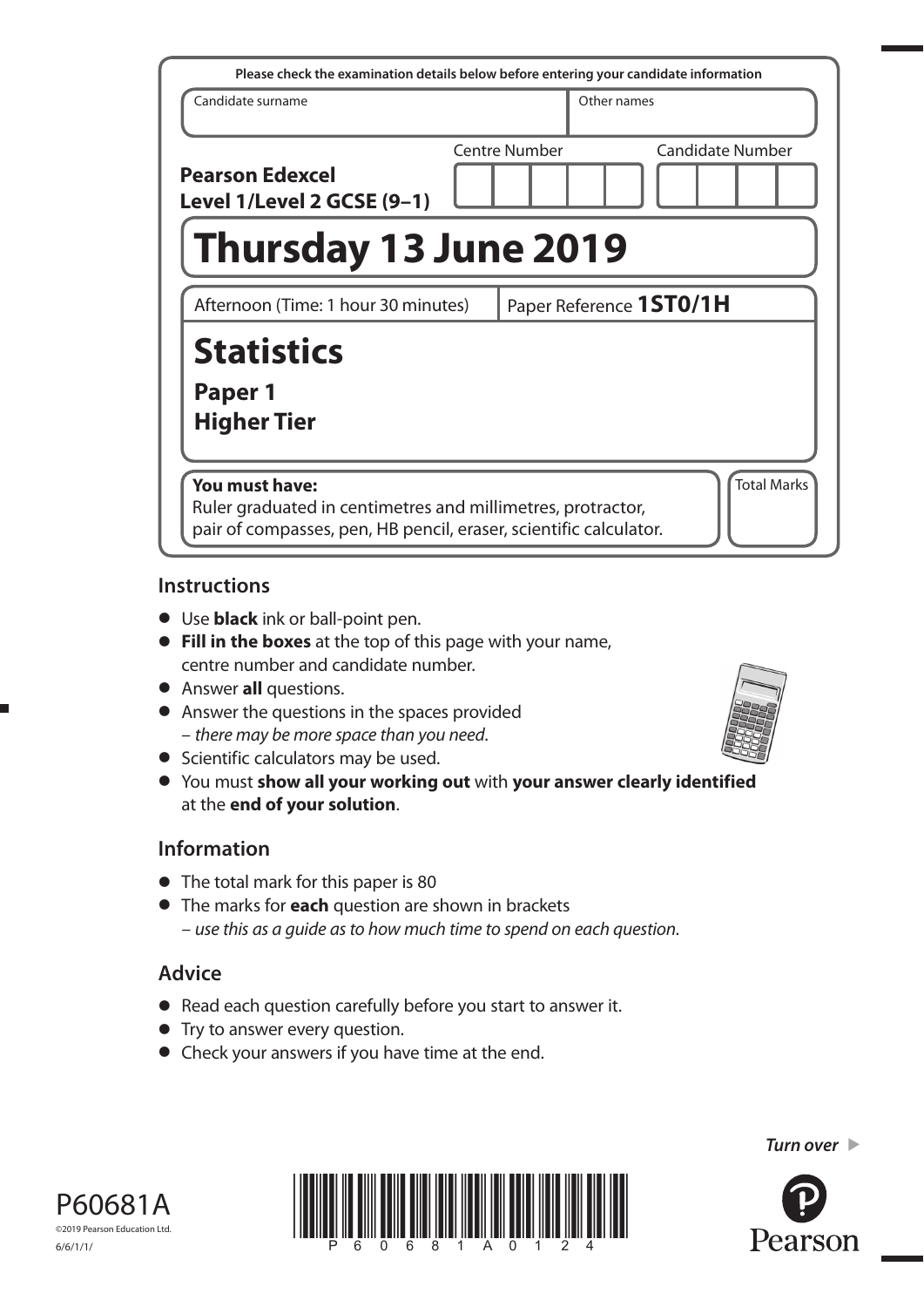## **Higher Tier Formulae**

**You must not write on this page.**

**Anything you write on this page will gain NO credit.**

 $Skew = \frac{3(mean - median)}{1 + 1 + 1}$ standard deviation

Standard deviation =  $\sqrt{\frac{1}{n} \sum (x - \bar{x})^2}$ 

*An alternative formula for standard deviation is*

standard deviation =  $\sqrt{\frac{\sum x^2}{n} - (\frac{\sum x}{n})^2}$ 

Spearman's rank correlation coefficient

 $r_s = 1 - \frac{6 \sum d^2}{n(n^2 - 1)}$ 

Rates of change (e.g. Crude birth rate =  $\frac{\text{number of births} \times 1000}{\text{total population}}$ )

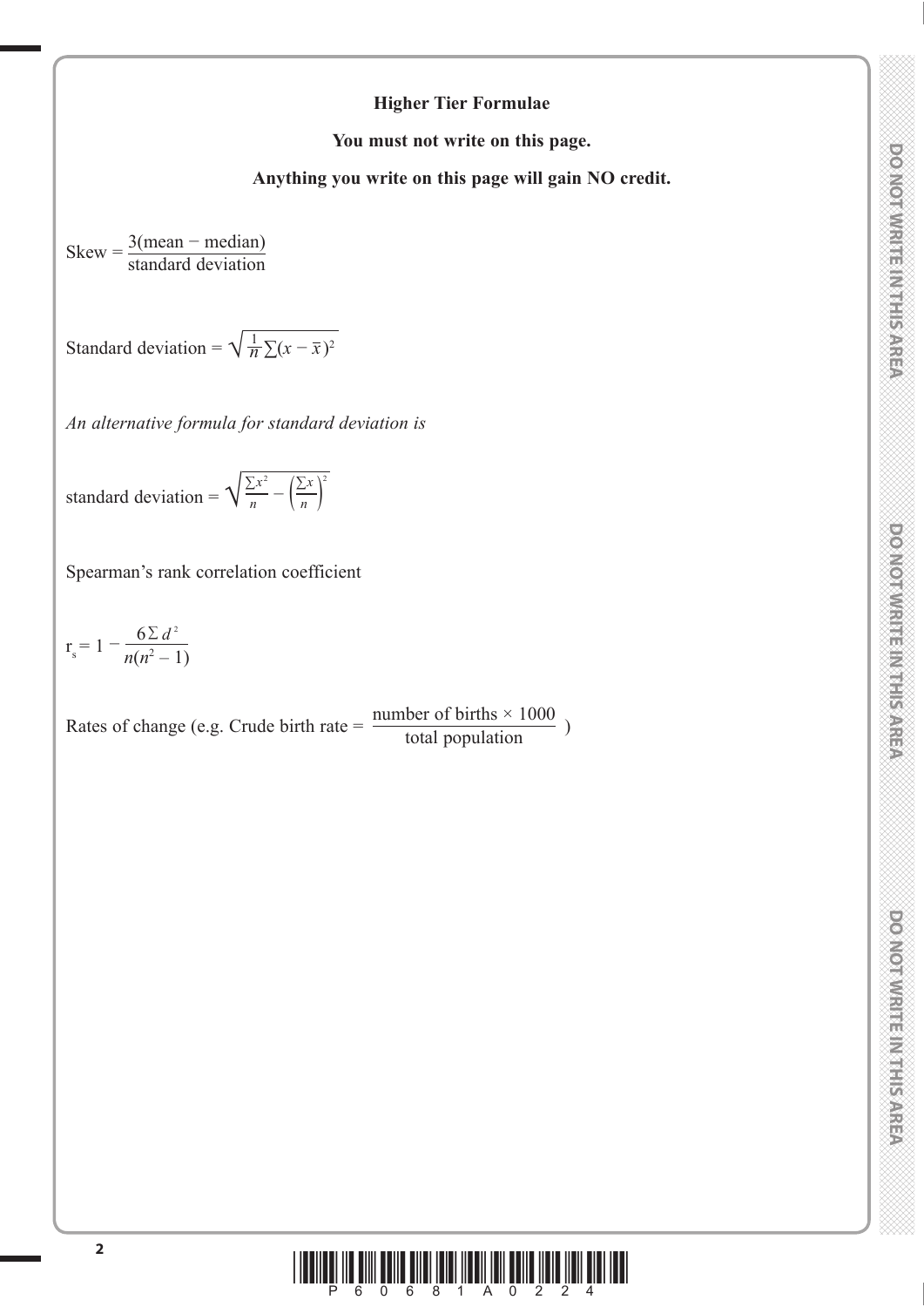#### **Answer ALL questions.**

#### **Write your answers in the spaces provided.**

## **You must write down all the stages in your working.**

**1** The diagram represents a children's playground that has been divided into 20 squares of equal area.

In the playground there are some children and some play equipment only.

The number of children in each square at 11 am one Saturday is shown below.



(a) Use the information above to complete this choropleth map.





**(2)**

 Grace concludes that there is likely to be more play equipment in that part of the playground represented by the squares in the top left hand corner of the choropleth map than elsewhere in the playground.

(b) Assess the validity of Grace's conclusion with reference to the choropleth map.

**(1)**

**(Total for Question 1 is 3 marks)**



..................................................................................................................................................................................................................................................

..................................................................................................................................................................................................................................................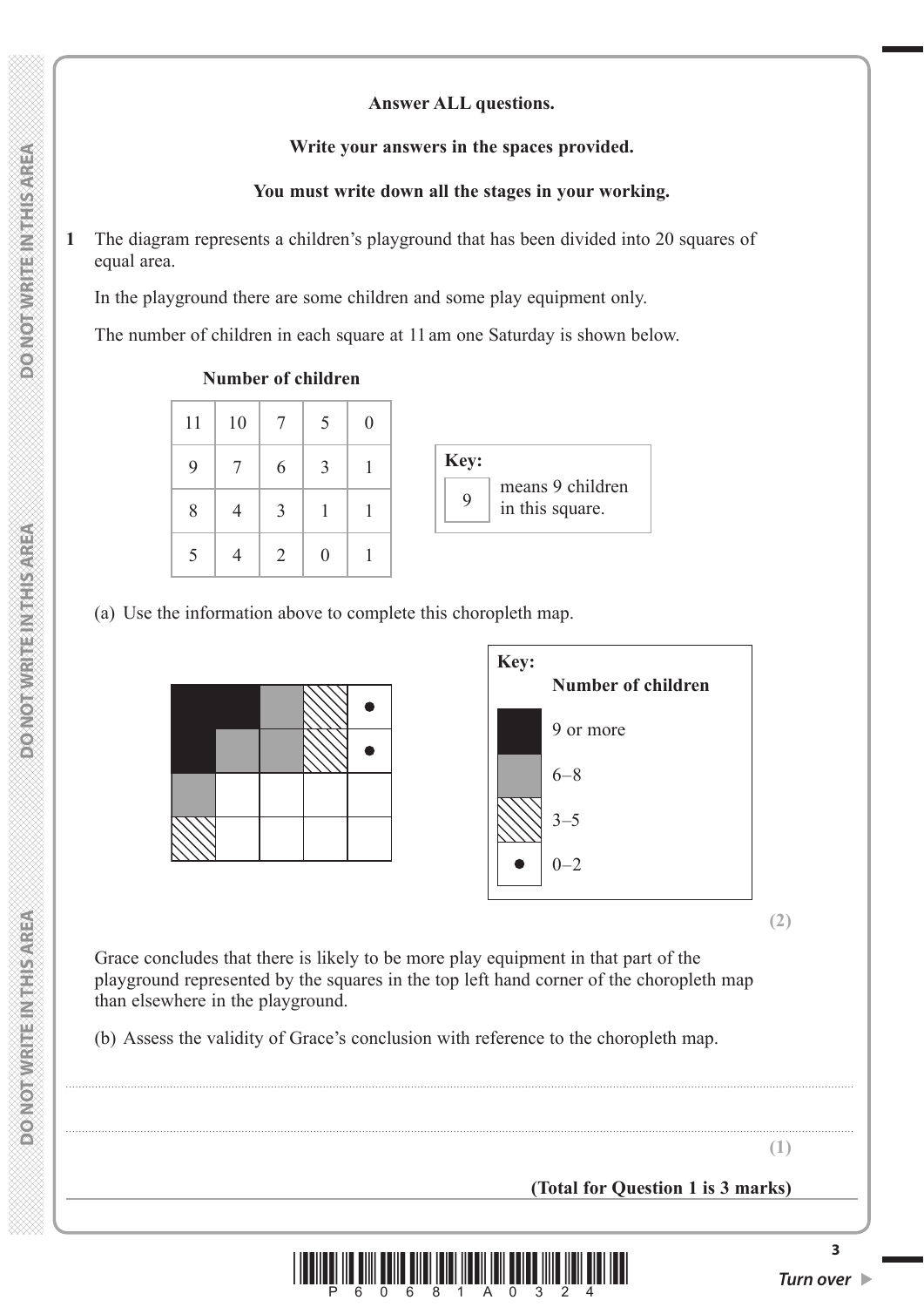- **2** The cumulative frequency diagram gives information about the heights, in metres, of a sample of 100 oak trees in Camden, London. 110 100 90 80 70 60  $50 -$ 40 30 20 **Cumulative frequency**
	- **Height (metres)** (Source: *opendata.camden.gov.uk*)

0 5 10 15 20 25 30

 (a) Using the cumulative frequency diagram, complete the table below for the heights of these 100 trees.

| Lower quartile | <b>Median</b> | <b>Upper quartile</b> |
|----------------|---------------|-----------------------|
|                |               |                       |





10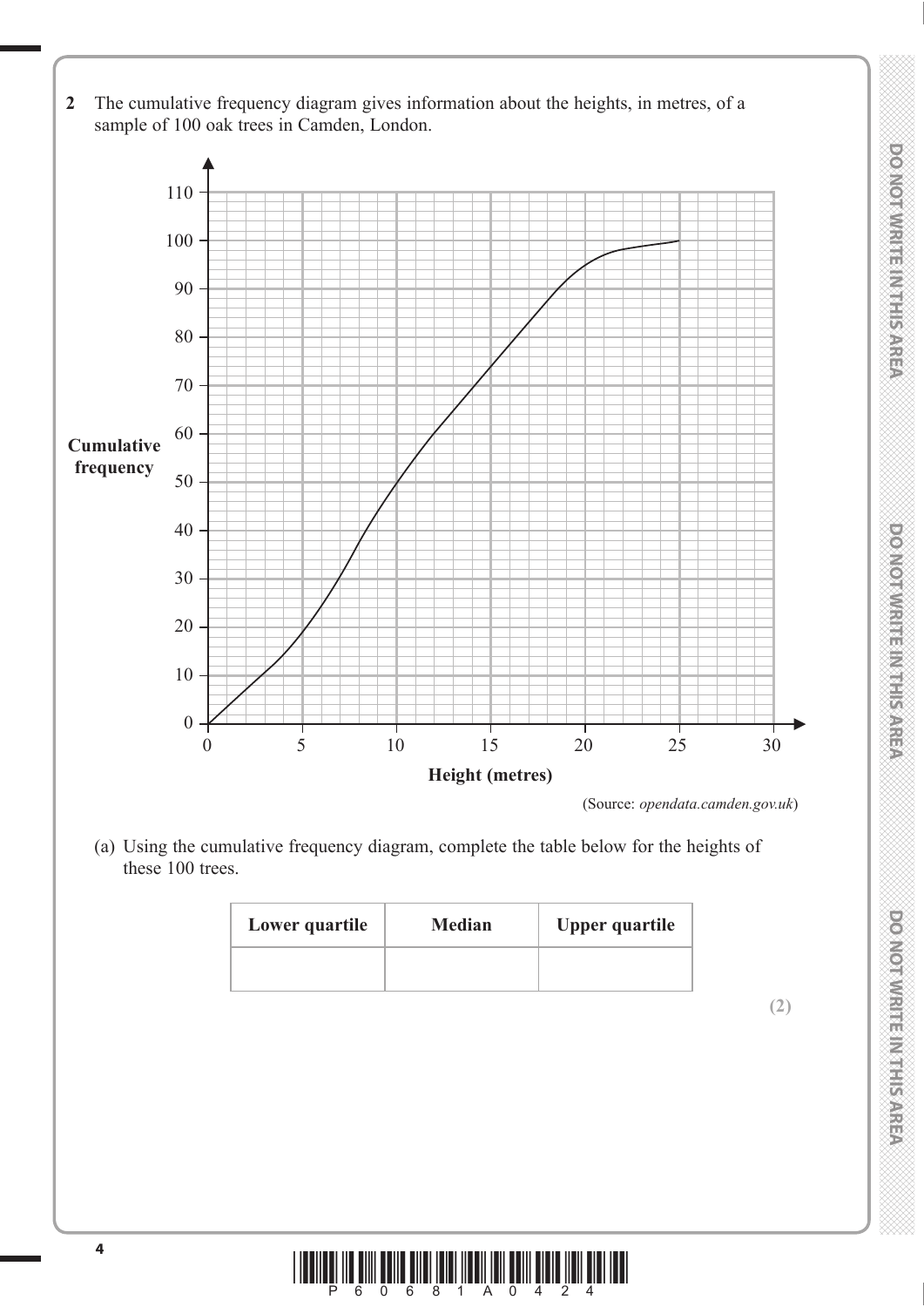The box plot shows information about the heights, in metres, of a sample of maple trees in Camden, London.



6  $\overline{0}$ 

Р

6 8 1 A 0

5

Turn over  $\blacktriangleright$ 

**DONOTHISTICINITY SWIFTS** 

**DONOTWRITEINTHISMER**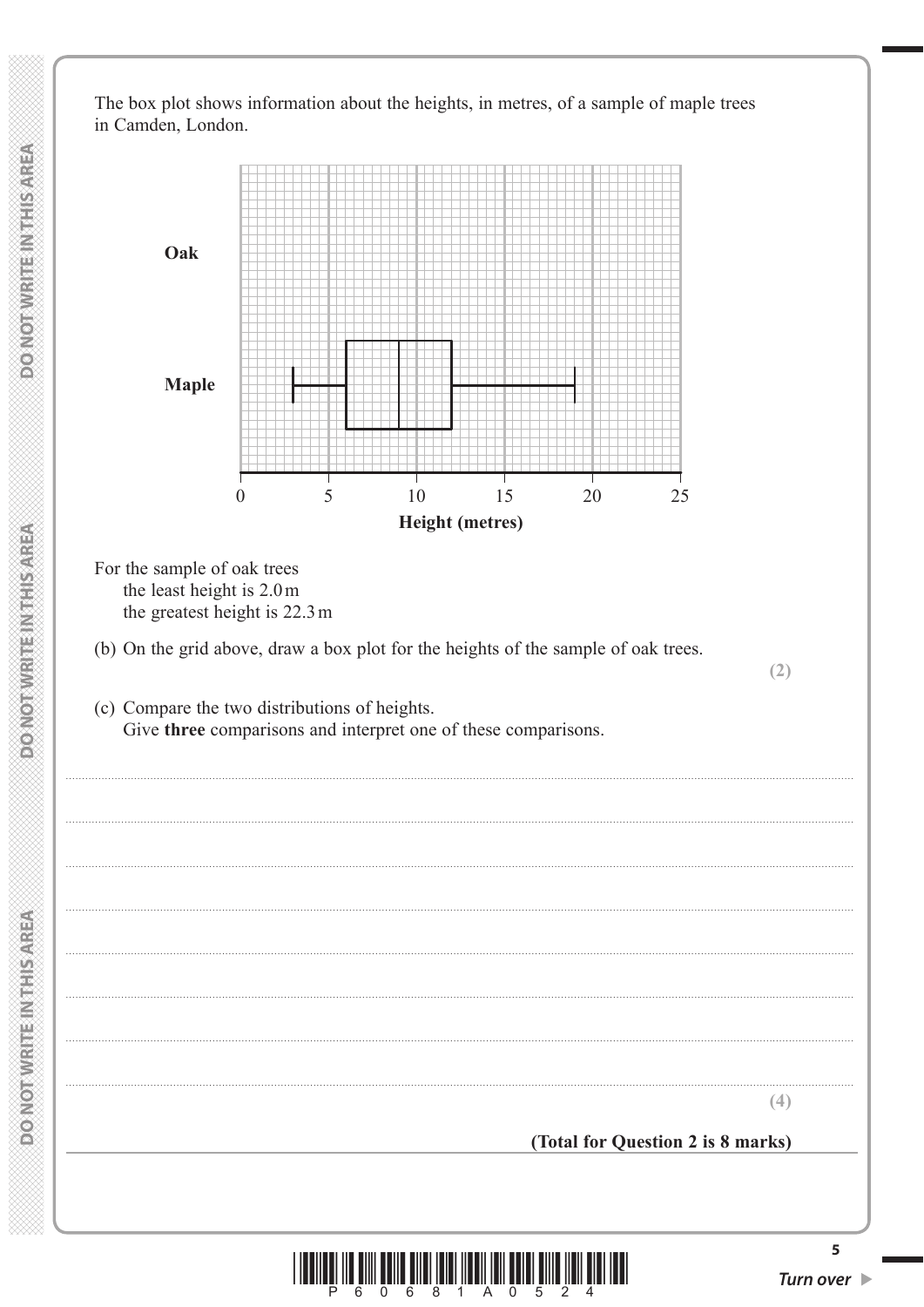.......................................................

**DONOTWRITE IN THIS AREA** 

**3** The table gives information about the numbers of students from different types of schools who applied to Cambridge University in 2016

|                           | <b>Applications in 2016</b> |               |              |  |  |  |
|---------------------------|-----------------------------|---------------|--------------|--|--|--|
| <b>Type of school</b>     | Gender                      |               |              |  |  |  |
|                           | <b>Male</b>                 | <b>Female</b> | <b>Total</b> |  |  |  |
| <b>Maintained</b>         | 3674                        | 2899          | 6573         |  |  |  |
| Independent               | 1510                        | 1268          | 2778         |  |  |  |
| <b>Other and Overseas</b> | 300                         | 312           | 612          |  |  |  |
| <b>Total</b>              | 5484                        | 4479          | 9963         |  |  |  |

(Source: *www.cam.ac.uk*)

Richard is going to take a sample of 200 of these students stratified by gender.

(a) Work out how many female students there should be in this sample.

|            |                                                                                                                                             | $\mathbb{Z}$ |
|------------|---------------------------------------------------------------------------------------------------------------------------------------------|--------------|
| by gender. | (b) Describe a situation when it would not be appropriate to take a sample stratified                                                       |              |
|            |                                                                                                                                             |              |
|            |                                                                                                                                             | $(\bot)$     |
|            | Richard could have used a different category for his stratified sample.                                                                     |              |
|            | (c) What is this different category?                                                                                                        |              |
|            |                                                                                                                                             |              |
|            |                                                                                                                                             | (1)          |
|            |                                                                                                                                             |              |
|            |                                                                                                                                             |              |
|            |                                                                                                                                             |              |
|            |                                                                                                                                             |              |
| 6          | <u> I da iya a iyya a shekarar ta shekarar ta shekarar ta shekarar ta shekarar ta shekarar ta shekarar ta shekara</u><br>6<br>8<br>$\Omega$ |              |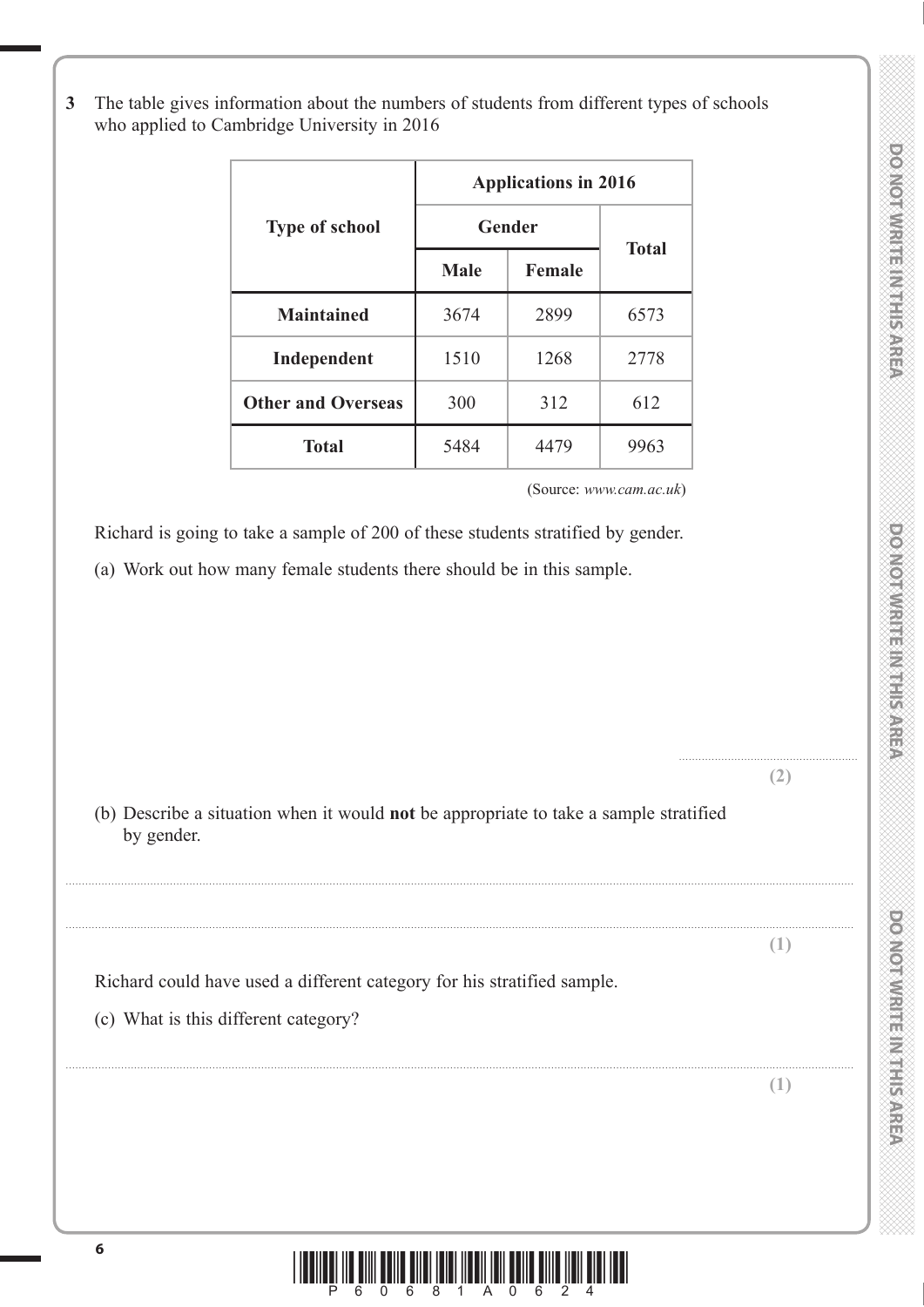A student is to be chosen at random from the 9963 students.

*F* is the event that the student chosen is female.

*I* is the event that the student chosen is from an independent school.

*M* is the event that the student chosen is from a maintained school.

(d) Explain why the event *F* and the event *I* are **not** mutually exclusive.

..................................................................................................................................................................................................................................................

..................................................................................................................................................................................................................................................

(e) Find P(*I* or *M* ).

**(2)**

.......................................................

**(1)**

**(Total for Question 3 is 7 marks)**

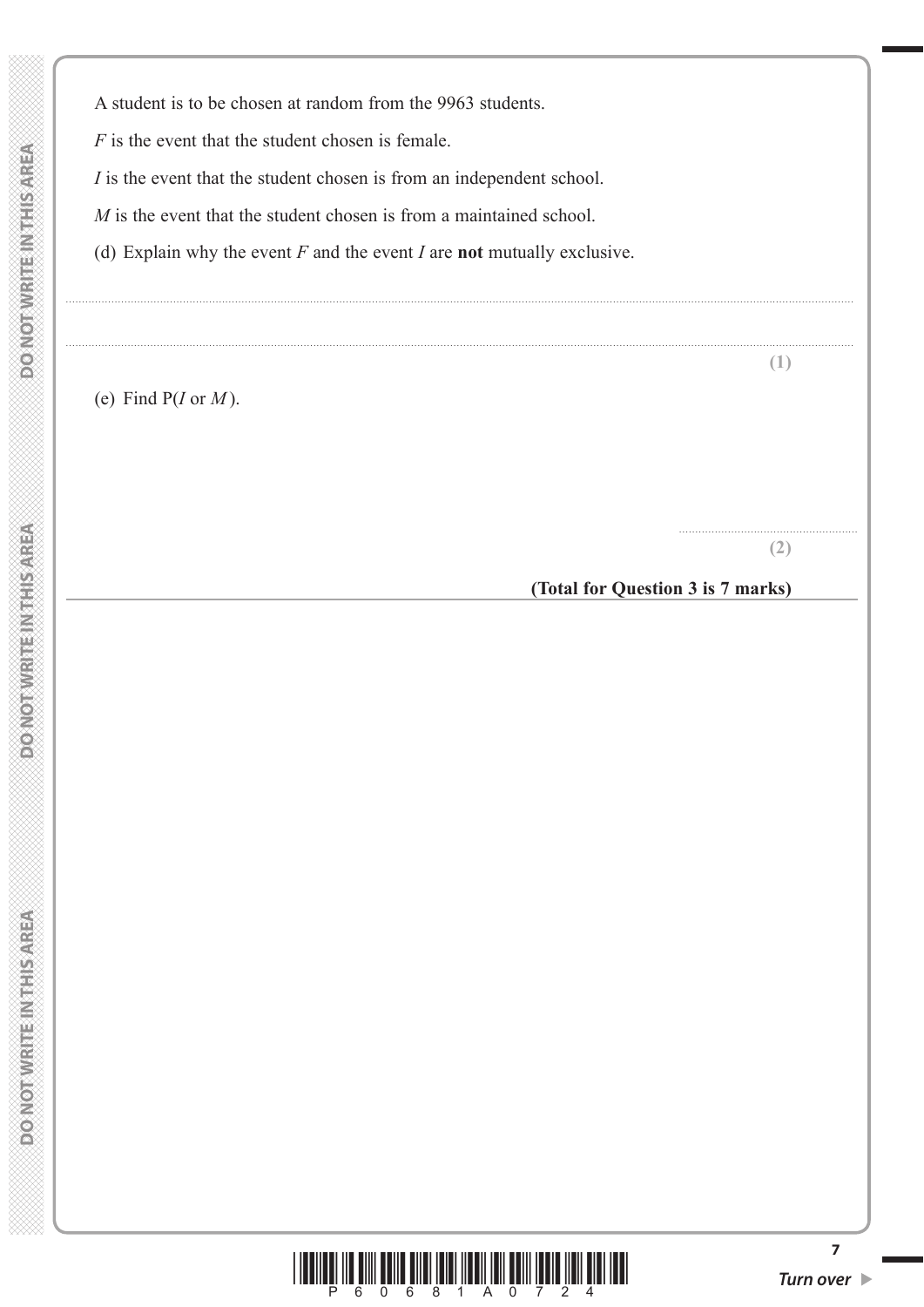**4** Diana is a journalist working for a local newspaper.

She is writing a newspaper article about how house prices in the local area have changed.

Diana has house price data for 1996 and for 2016

 She plans to include in her article the median house price for 1996 and the median house price for 2016

 Mika thinks that Diana should also include in her article the interquartile range of house prices for 1996 and the interquartile range of house prices for 2016

(a) Give one reason why including the interquartile ranges in the article would be appropriate.

..................................................................................................................................................................................................................................................

..................................................................................................................................................................................................................................................

(b) Give one reason why including the interquartile ranges in the article would **not** be appropriate.

..................................................................................................................................................................................................................................................

.................................................................................................................................................................................................................................................. **(1)**

**(1)**

## **(Total for Question 4 is 2 marks)**

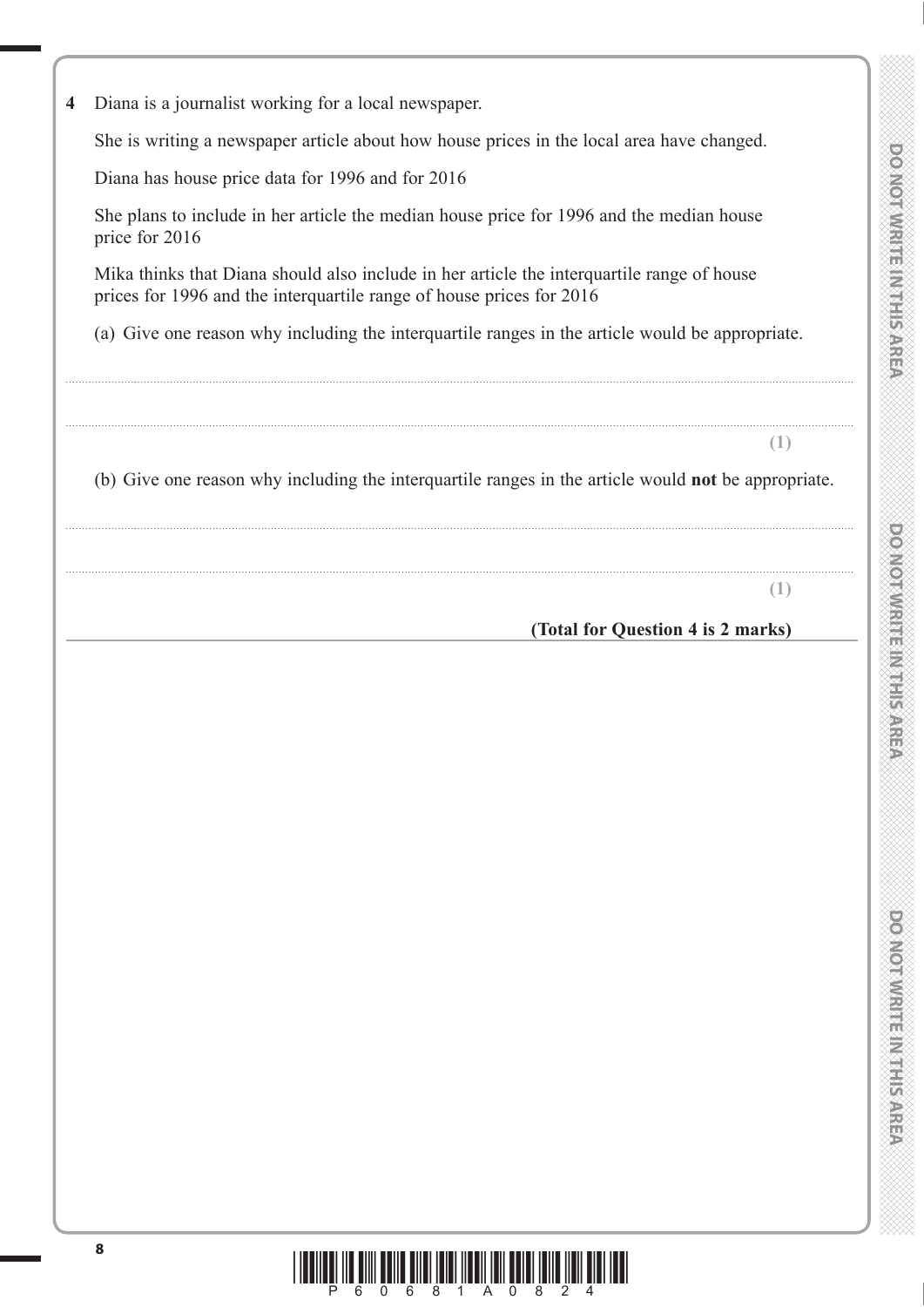**5** Chris is carrying out an experiment to see if left handed people have a better memory than right handed people. He has two groups of people with the same number of people in each group.

Group A contains left handed people only and group B contains right handed people only.

 Each person is given 15 objects to memorise and then they are tested to see how many objects they remember.

The variables for the experiment are shown in the table.

(a) For each variable, put a tick  $(\checkmark)$  in the correct column of the table to show the type of variable.

|                              | <b>Type of variable</b> |                 |                   |  |
|------------------------------|-------------------------|-----------------|-------------------|--|
| <b>Variable</b>              | <b>Explanatory</b>      | <b>Response</b> | <b>Extraneous</b> |  |
| Age                          |                         |                 |                   |  |
| Left/Right handedness        |                         |                 |                   |  |
| Gender                       |                         |                 |                   |  |
| Number of objects remembered |                         |                 |                   |  |

 Chris is not sure whether to work out the mean or the median number of objects each group remembered.

 (b) Describe a situation for which it would be more appropriate to work out the median than the mean.

..................................................................................................................................................................................................................................................

**(1)**

**(2)**

 Chris worked out these summary statistics for the number of objects people in group A remembered.

Lower quartile = 5 Median = 7 Upper quartile =  $8$ 

Sanjit is a member of group A.

He remembered 14 objects.

(c) Determine whether or not the number of objects Sanjit remembered is an outlier.

**(Total for Question 5 is 5 marks)**

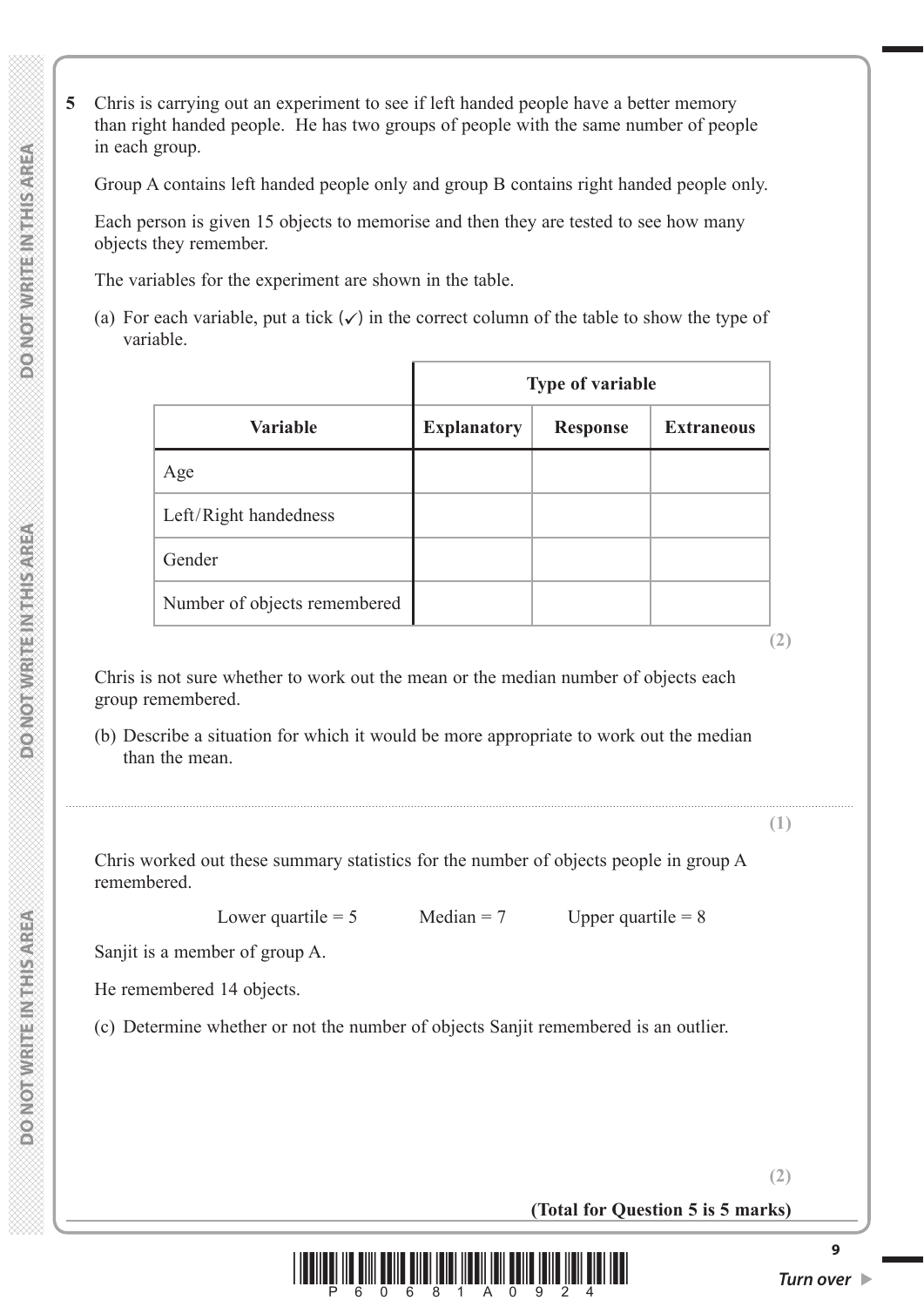**DOMORATIE METRISARE?** 

**6** The table gives the crude birth rates and crude death rates, per 1000 people, for two Caribbean islands in the year 2015

|                    |        | Caribbean island   Crude birth rate   Crude death rate |
|--------------------|--------|--------------------------------------------------------|
| <b>Barbados</b>    | 11.995 | 10.661                                                 |
| <b>Saint Lucia</b> | 12.239 | 7.472                                                  |

..................................................................................................................................................................................................................................................

(Source: *www.data.worldbank.org*)

 Jamil concludes that the crude birth rate and the crude death rate for Saint Lucia show that the population of Saint Lucia increased in 2015

(a) Explain how the data can be used to support Jamil's conclusion.

.................................................................................................................................................................................................................................................. **(1)** (b) Give a reason why the data might **not** support Jamil's conclusion. .................................................................................................................................................................................................................................................. .................................................................................................................................................................................................................................................. **(1)** In 2015, the total population of Barbados was 284 217 (c) Using the formula below, work out the number of births in Barbados in 2015 crude birth rate = number of births  $\times 1000$ total population

.......................................................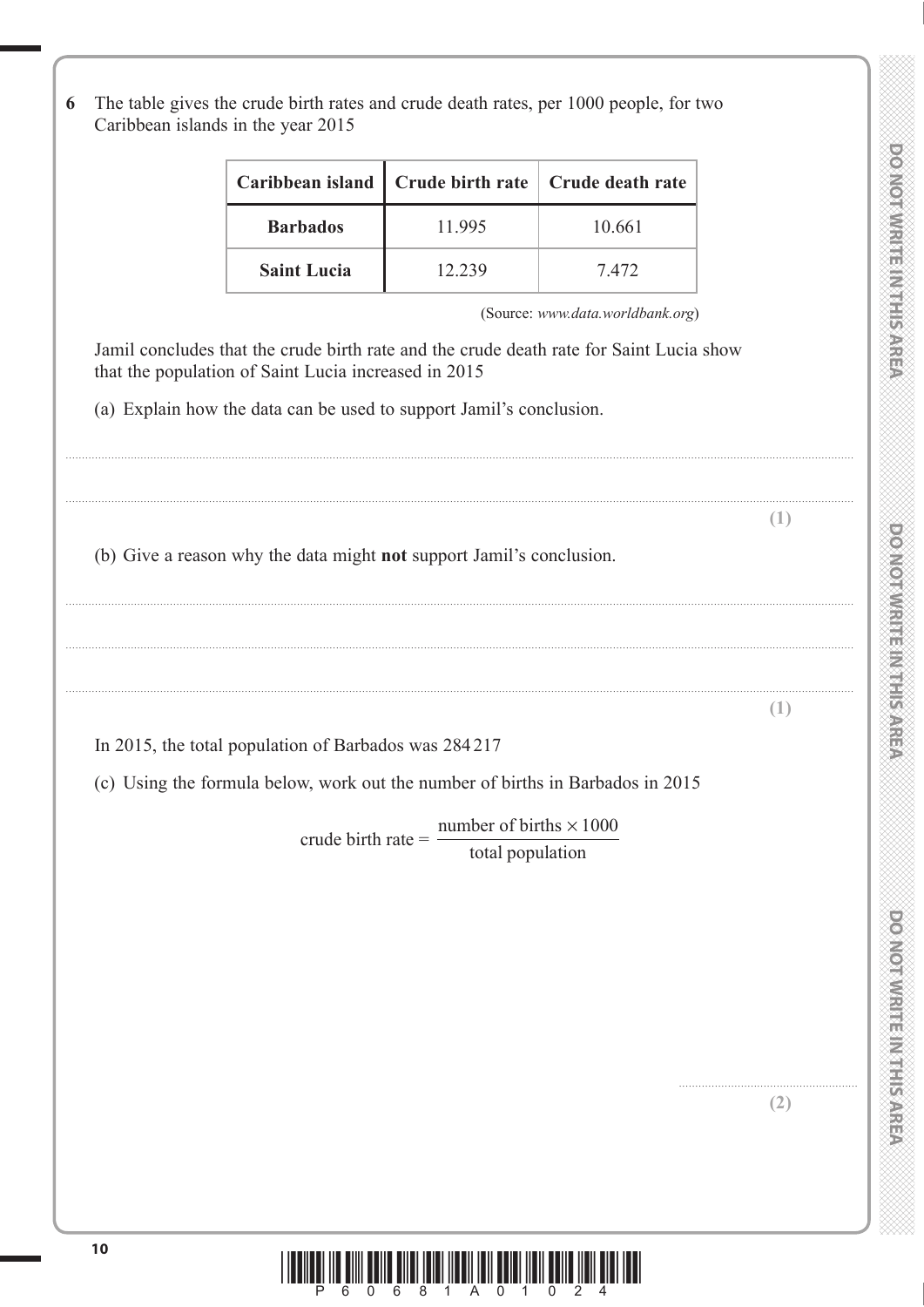The standard population of Barbados and of Saint Lucia for three different age groups in 2015 is shown in the table.

|                  | <b>Standard population</b> |                    |  |
|------------------|----------------------------|--------------------|--|
| <b>Age Group</b> | <b>Barbados</b>            | <b>Saint Lucia</b> |  |
| 60 to 69         | 103                        | 64                 |  |
| 70 to 79         | 61                         | 39                 |  |
| 80 and over      | 34                         | 22                 |  |

(d) Give an interpretation of the number 64 in the table.

(e) Compare the crude death rate for Barbados with the crude death rate for Saint Lucia.

By referring to the information in the Standard population table, suggest a reason for your comparison.

 $(2)$ 

 $(1)$ 

(Total for Question 6 is 7 marks)

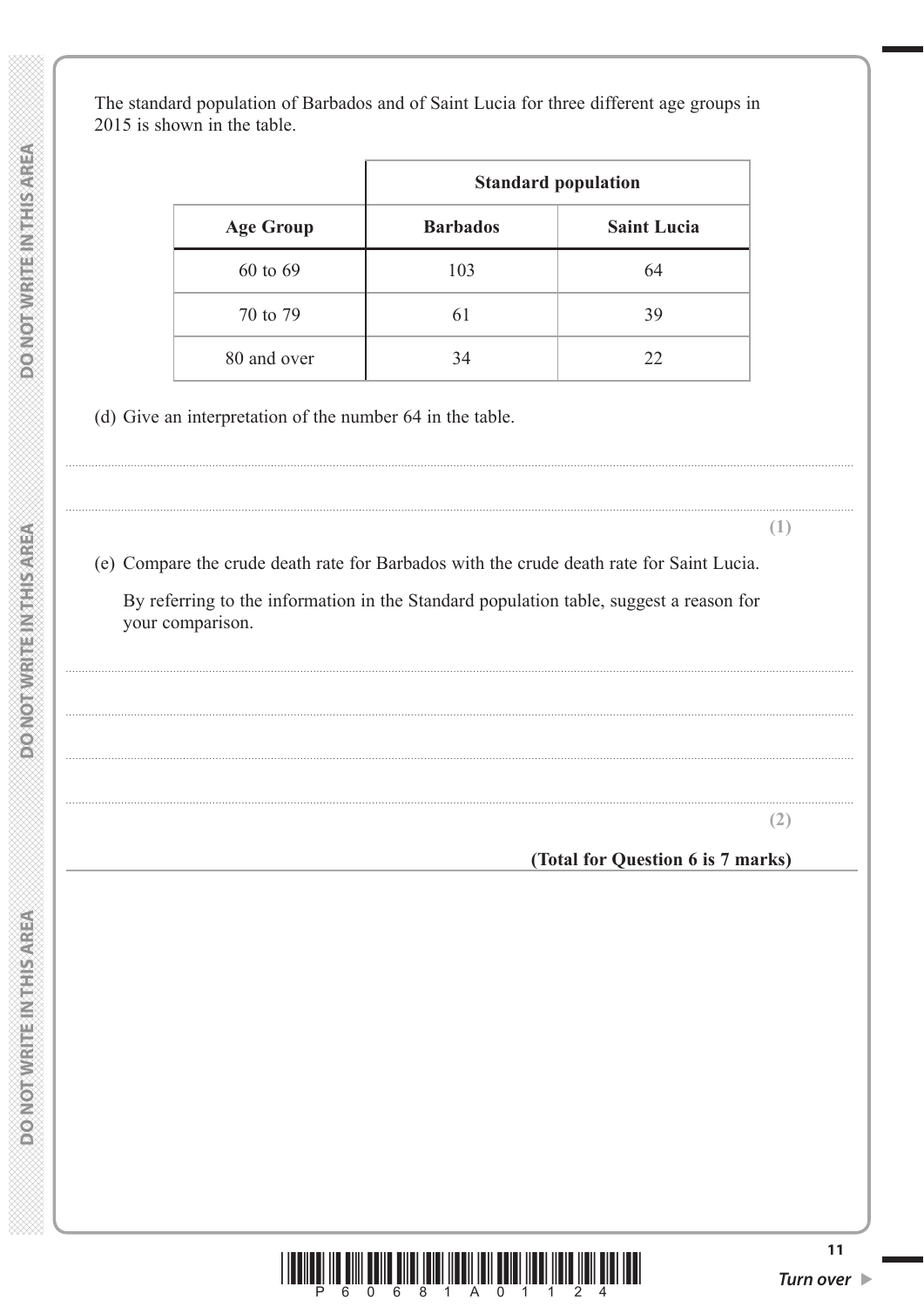**<sup>12</sup>** \*P60681A01224\* **7** The pie charts show information about the numbers of visitors to the UK for the given reasons in January 2017 and in July 2017 **January 2017** Other 8% Holiday Visiting  $\vert$  32% friends or relatives 37% Visiting friends or relatives 30% Business  $23\%$  / Business 18% Holiday 44% **Other** 8% **July 2017** (Source: *www.ons.gov.uk*) (a) The pie charts do **not** show that there were more visitors to the UK on business in January 2017 than in July 2017 Explain why. .................................................................................................................................................................................................................................................. .................................................................................................................................................................................................................................................. .................................................................................................................................................................................................................................................. **(1)** The number of visitors to the UK in January 2017 in order to visit friends or relatives is 1 080 733 (b) Work out the number of visitors to the UK in January 2017 to have a holiday. ....................................................... **(2)**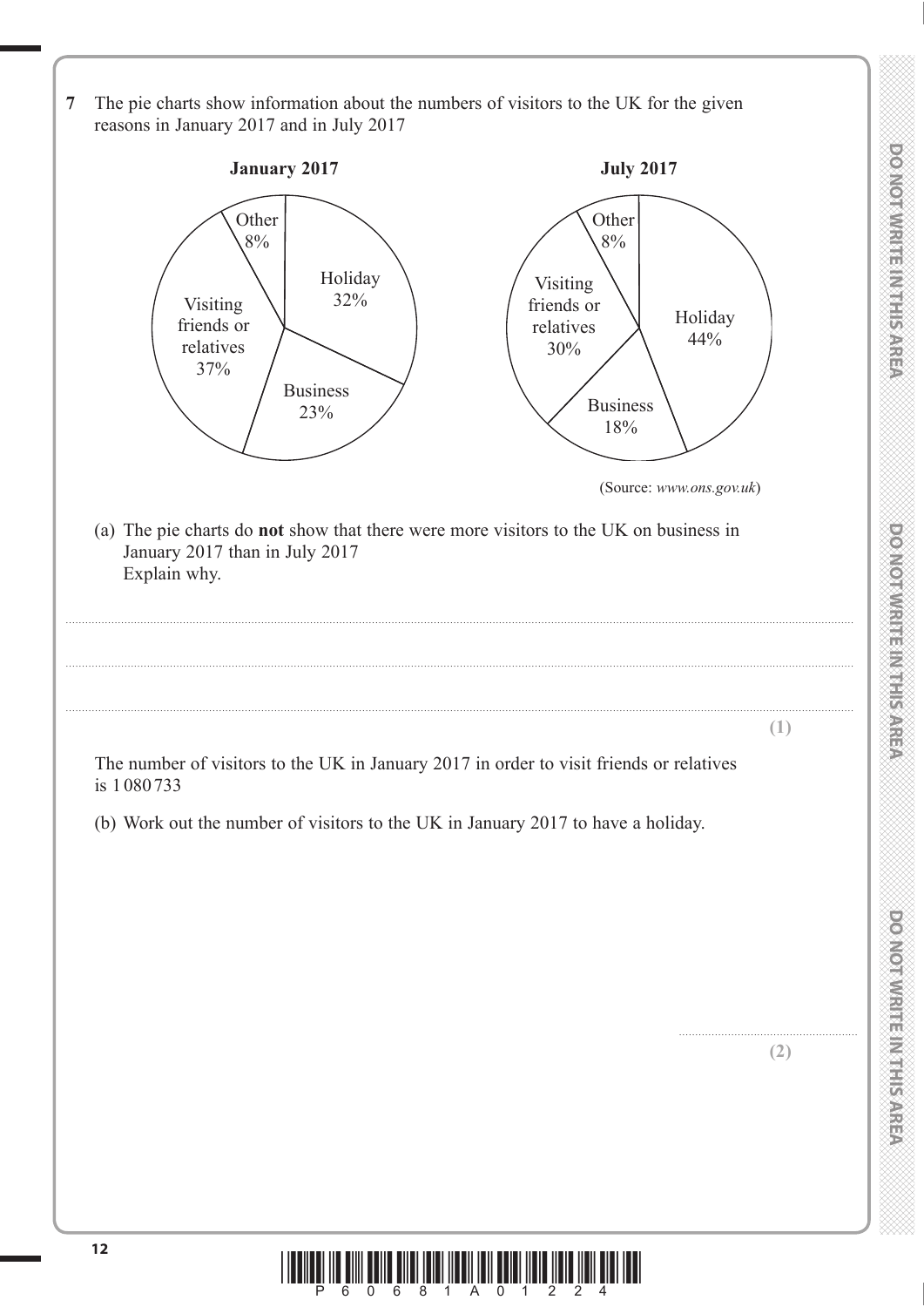The table gives information about the total number of visitors to the UK in January 2017 and in July 2017

| Month            | <b>Total number of visitors</b><br>(thousands) |
|------------------|------------------------------------------------|
| January 2017     | 2931                                           |
| <b>July 2017</b> | 4020                                           |

Ruth thinks there is a more appropriate way to draw pie charts now that she knows the information in the table.

(c) Explain, giving reasons, how she should do this.

You must refer to the information in the table in your explanation.

 $(5)$ 

(Total for Question 7 is 8 marks)

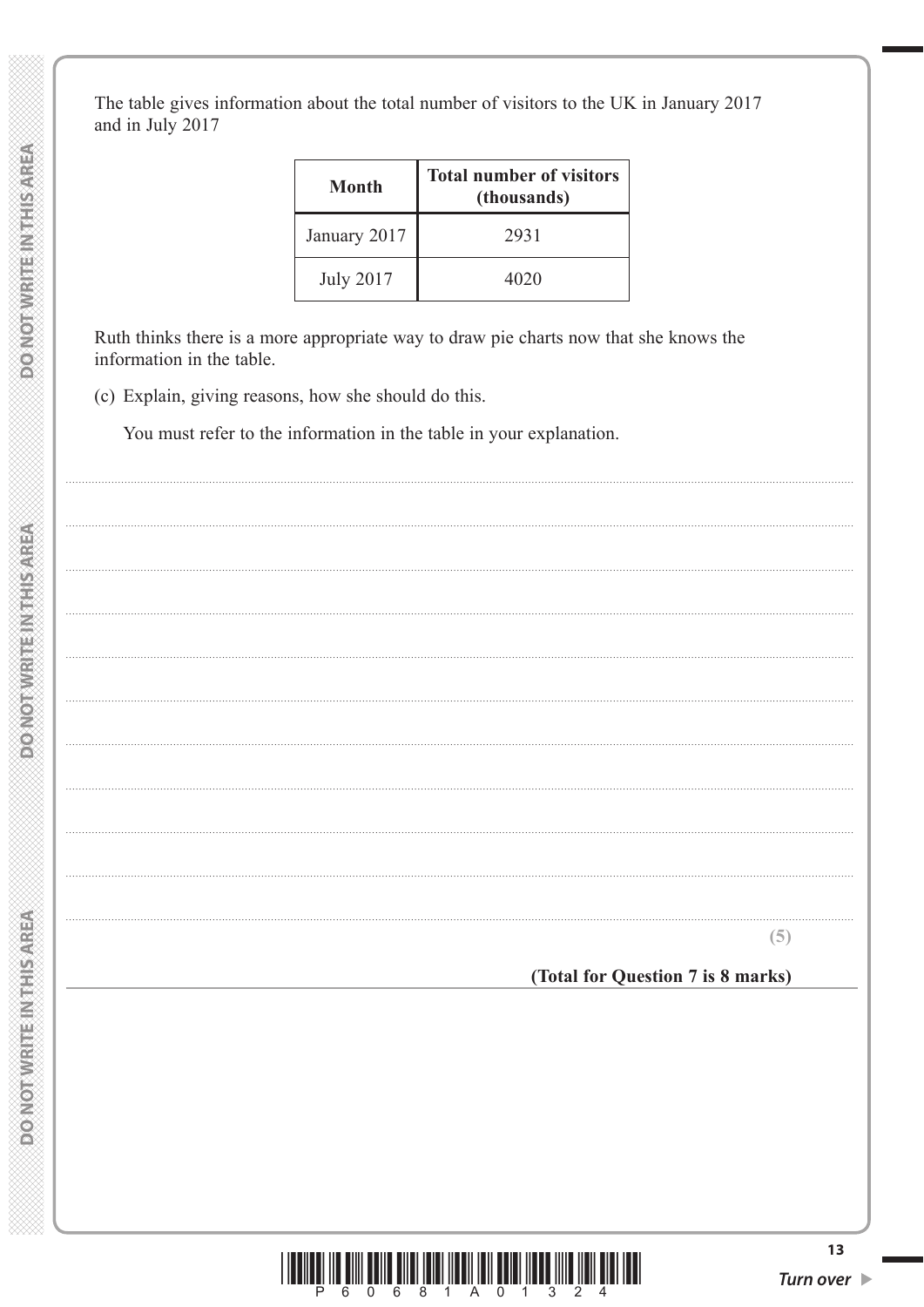| 8 The table shows some of the expected percentile weights (kg) for babies up to 6 months old,<br>based on data collected from the World Health Organisation. |
|--------------------------------------------------------------------------------------------------------------------------------------------------------------|
| $W_{\alpha}$ ; k $(1\alpha)$ for $\mathbf{D}_{\alpha}$ (D) and $C_{\alpha}$ ; $(0)$                                                                          |

| Weight (kg) for Boys (B) and Girls $(G)$ |            |      |        |     |             |      |      |                  |      |      |
|------------------------------------------|------------|------|--------|-----|-------------|------|------|------------------|------|------|
|                                          | Percentile |      |        |     |             |      |      |                  |      |      |
| Age<br>(months)                          | 9th        |      | 25th   |     | <b>50th</b> |      |      | 75 <sub>th</sub> |      | 91st |
|                                          | B          | G    | B      | G   | B           | G    | B    | G                | B    | G    |
| $\mathbf{1}$                             | 3.7        | 3.45 | 4.05   | 3.8 | 4.45        | 4.2  | 4.85 | 4.6              | 5.4  | 5    |
| $\overline{2}$                           | 4.6        | 4.2  | 5.1    | 4.7 | 5.45        | 5.1  | 5.9  | 5.6              | 6.4  | 6.1  |
| $\mathbf{3}$                             | 5.45       | 4.9  | 5.9    | 5.4 | 6.2         | 5.85 | 6.9  | 6.4              | 7.35 | 6.9  |
| $\overline{\mathbf{4}}$                  | 6.1        | 5.45 | 6.5    | 5.9 | 7           | 6.4  | 7.6  | 7.1              | 8.15 | 7.6  |
| 5                                        | 6.5        | 5.9  | $\tau$ | 6.4 | 7.5         | 6.9  | 8.1  | 7.5              | 8.7  | 8.25 |
| 6                                        | 6.8        | 6.2  | 7.4    | 6.7 | 7.9         | 7.5  | 8.6  | 7.9              | 9.2  | 8.6  |

(Source: *www.rcpch.ac.uk*)

Antonia says,

"An estimate of the expected 30th percentile for a 3 month old boy is 5.8 kg"

..................................................................................................................................................................................................................................................

..................................................................................................................................................................................................................................................

(a) Explain why this is **not** a good estimate.

**<sup>14</sup>** \*P60681A01424\* **(1)** (b) Compare the expected 9th to the 91st interpercentile range for 5 month old girls with the expected 9th to the 91st interpercentile range for 5 month old boys. You must show your working. .................................................................................................................................................................................................................................................. .................................................................................................................................................................................................................................................. **(3)** (c) Give an interpretation of your comparison in part (b). .................................................................................................................................................................................................................................................. **(1) (Total for Question 8 is 5 marks)**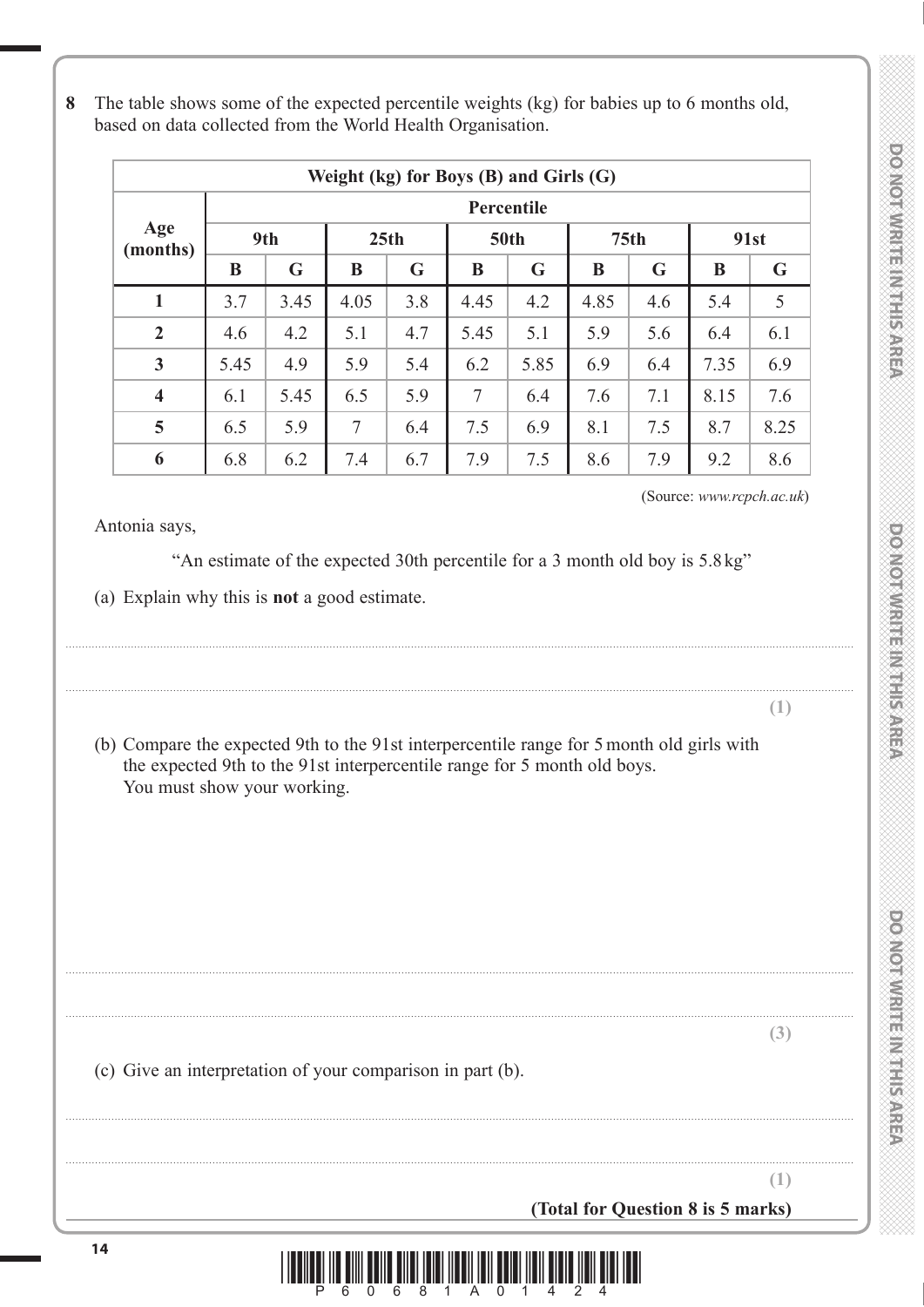$\boldsymbol{9}$ According to an internet site, an estimate of the number of reindeer in a region of Ontario is 5000

(Source: www.ontario.ca)

Giovani wants to verify this estimate.

He goes to the region of Ontario, captures a sample of 250 reindeer, attaches a tag to each reindeer and then releases the 250 reindeer back into the same region of Ontario.

Three days later, Giovani returns to the same region of Ontario and catches a sample of 98 reindeer.

He finds that 5 of these reindeer are tagged.

Giovani concludes that this information can be used to verify the estimate of 5000

Discuss the appropriateness of Giovani's method and of his conclusion.

As part of your discussion you should show your calculations and state any assumptions made.

**POINOT WRITED WITHSOMREA** 

<u> And a bho a bhail an an an t-ail</u>

6 8 1 A 0 1 5

(Total for Question 9 is 5 marks)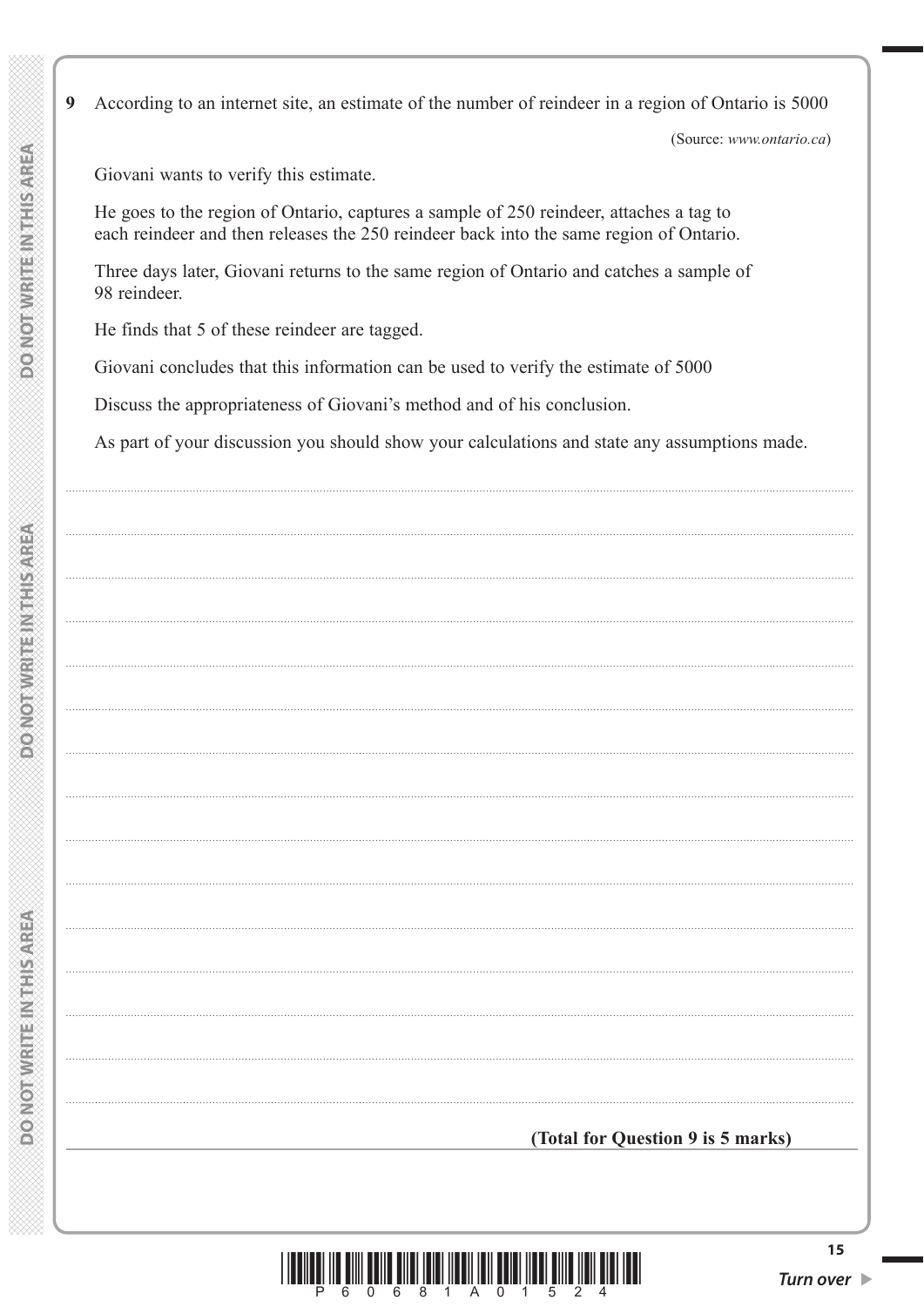**10** The table shows information about the amount of time that each member of a group of 46 teenagers spent on social media during one day.

| Time spent on social media<br>( <i>t</i> minutes) | Frequency |
|---------------------------------------------------|-----------|
| $0 \leqslant t < 50$                              |           |
| $50 \le t < 100$                                  |           |
| $100 \le t < 150$                                 | 8         |
| $150 \le t < 200$                                 | 17        |
| $200 \le t < 300$                                 | 16        |

 (a) (i) Use linear interpolation to find an estimate of the median time spent on social media by the 46 teenagers.

minutes **(3)**

 **DO NOT WRITE IN THE IN THIS AREA DO NOT WRITE IN THIS AREA DO NOT WRITE IN THIS AREA DO NOT WRITE IN THIS AREA DO NOT WRITE IN THE INTERNATIONAL CONTINUES. THE INTERNATIONAL CONTINUES. WE are also assumed to the internat** 

**DOMOTIVIRITEIN THE AREA** 

**DOONORMIES IN ELECTION** 

DOMOTWRITE IN THIS AREA

 The average person will spend approximately 116 minutes on social media each day. (Source: *www.socialmediatoday.com*)

 (ii) Compare the amount of time spent on social media by the 46 teenagers with the amount of time spent on social media by the average person.

..................................................................................................................................................................................................................................................

..................................................................................................................................................................................................................................................

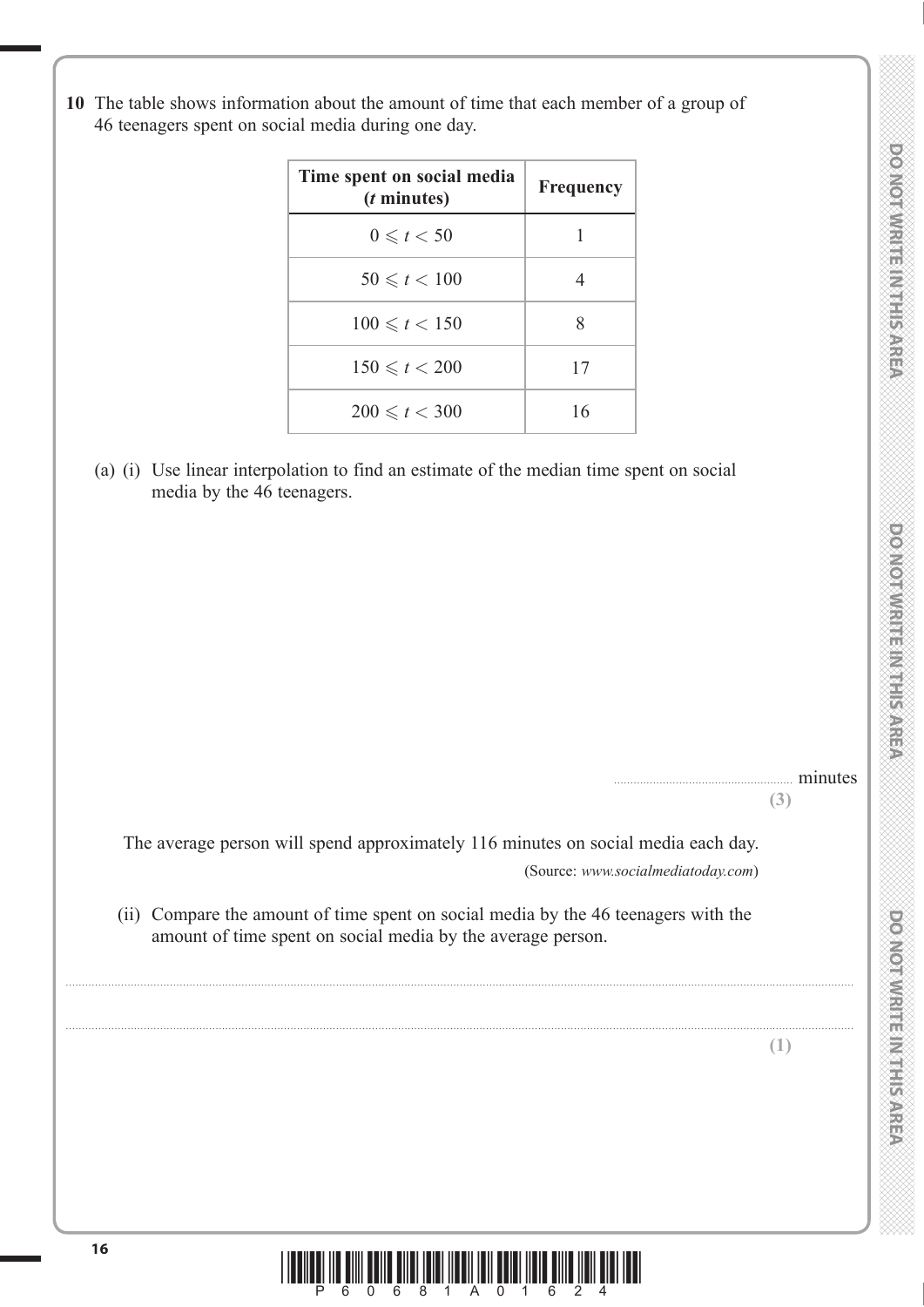**DOMOTIVRITE IN THIS AREA** 

The table below gives the mean, the standard deviation and the median for the times spent on social media during one day by a sample of sixty year olds.

| Mean      | <b>Standard deviation</b> | <b>Median</b> |  |
|-----------|---------------------------|---------------|--|
| (minutes) | (minutes)                 | (minutes)     |  |
| 125       | 25                        | 130           |  |

(b) Calculate the skew of the times spent on social media by the sample of sixty year olds.

(c) Interpret your answer to part (b).

 $(2)$ 

 $(2)$ 

(Total for Question 10 is 8 marks)

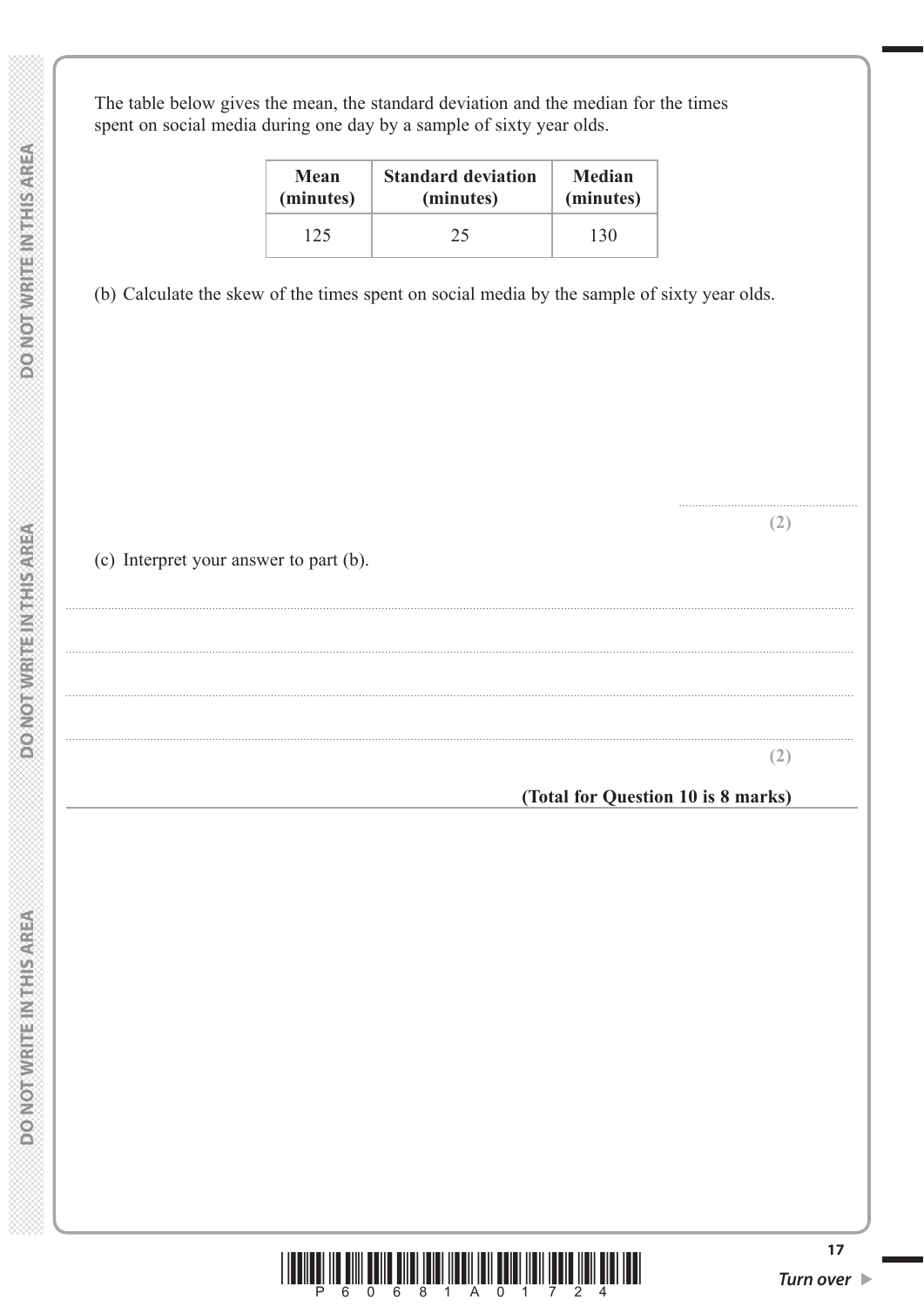DOMOTWRITEINTEISAREP

 The times taken by the students at the school to walk home have a mean of 25 minutes and a standard deviation of 6 minutes.

The times taken to walk home can be modelled by a normal distribution.

(a) Shanaya says,

"More than 80% of the students who walk home take between 19 and 37 minutes"

Use statistical calculations to assess Shanaya's conclusion.

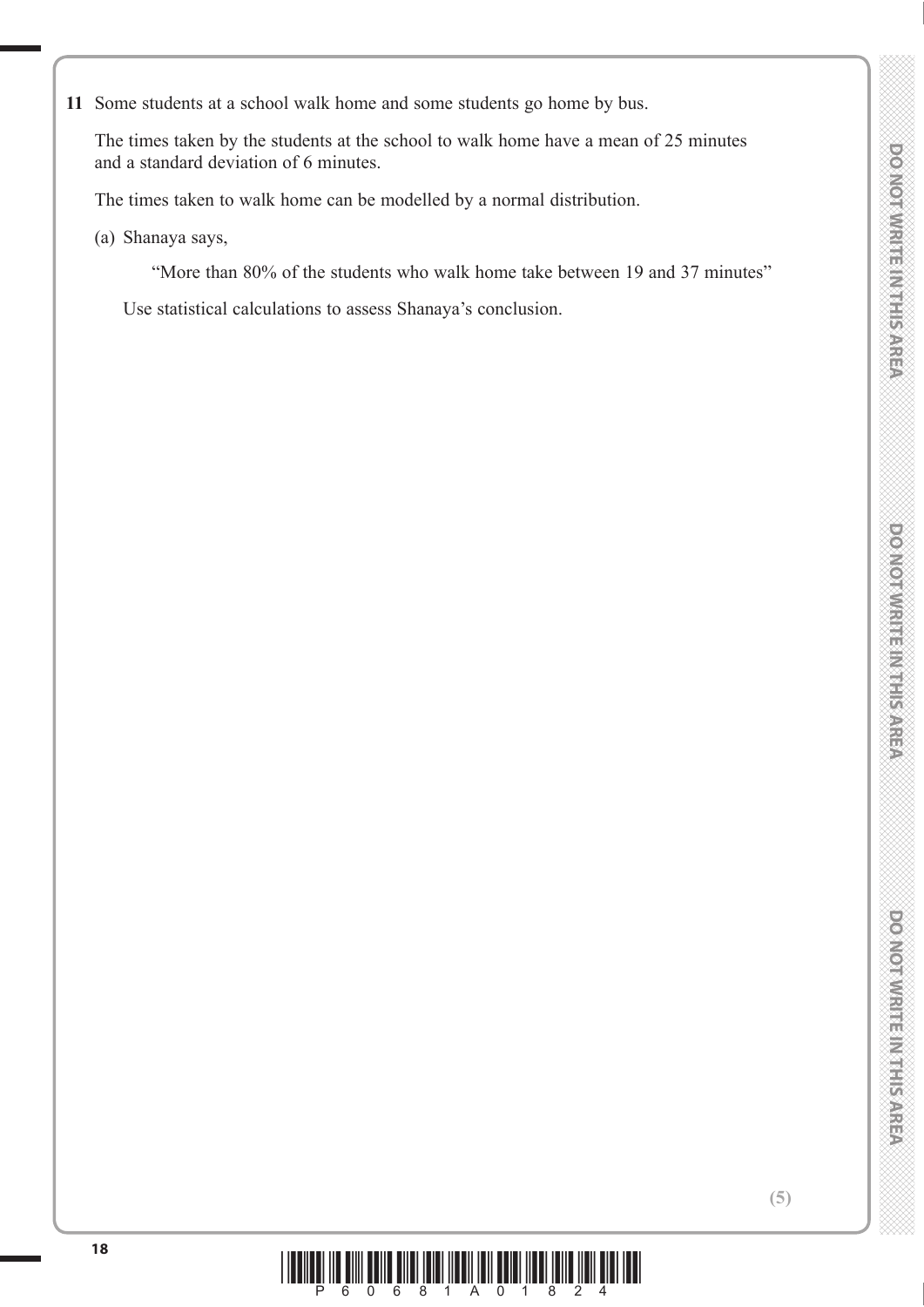The diagram below shows a sketch of the distribution of the times taken by students to go home by bus.



 (b) Explain why it is not appropriate to use a normal distribution to model the times taken by students to go home by bus.

..................................................................................................................................................................................................................................................

..................................................................................................................................................................................................................................................

- (c) On the same grid, sketch a diagram showing the distribution of the times taken by students to walk home.
- *A* is the event that a student walks to school, where  $P(A) = 0.6$
- *B* is the event that a student is driven to school, where  $P(B) = 0.3$

 Some students are driven some of the way to school and then they walk the rest of the way to school, where  $P(A \text{ and } B) = 0.15$ 

A student is picked at random from the students at the school.

(d) Work out P(*A* or *B*).

**(2)**

.......................................................

**(1)**

**(2)**

# **(Total for Question 11 is 10 marks)**

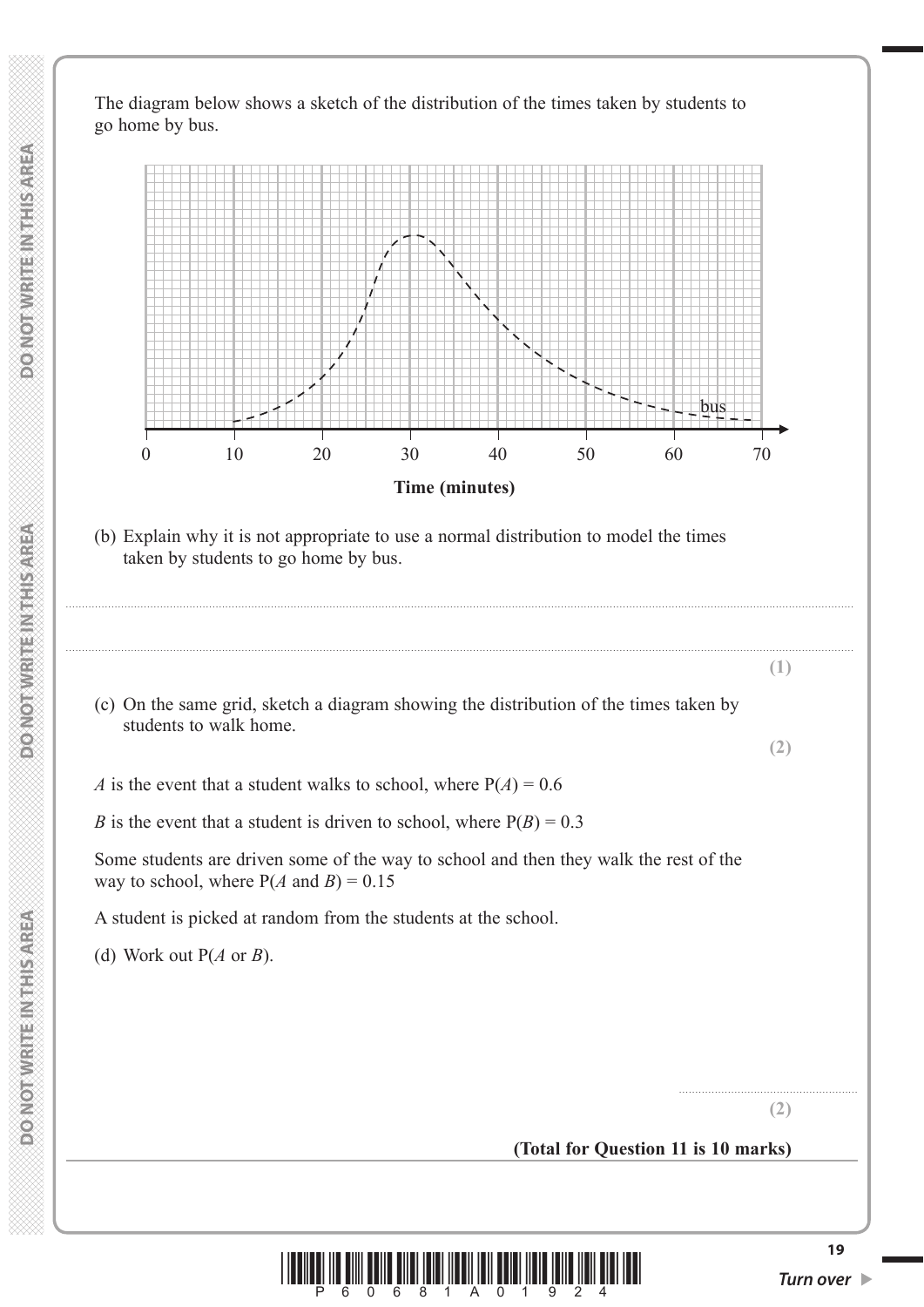**DONOTWRITE IN THIS AREA** 

**12** Mr Singh collected data about the number of students in each of three classes in his school and the mean mark of each class in a science test.

The table gives some information about his data.

| <b>Class</b> | Number of students   Class mean<br>in the class | mark |
|--------------|-------------------------------------------------|------|
|              | 28                                              | 63   |
|              | 32                                              | 72   |
| $\subset$    |                                                 | 55   |

 Mr Singh plans to use one of the following two methods to work out the mean mark of **all** the students in the three classes.

**Method 1** Work out the mean of 63, 72 and 55

- **Method 2** Given that Mr Singh knows the value of *n*, work out the weighted mean mark for the three classes.
- (a) For each of these two methods, assess whether or not the method is an appropriate way to work out the mean mark of all the students in the three classes.

..................................................................................................................................................................................................................................................

..................................................................................................................................................................................................................................................

..................................................................................................................................................................................................................................................

..................................................................................................................................................................................................................................................

Method 1

Method 2

**(2)**

The weighted mean mark for the three classes is 64.1 correct to one decimal place.

(b) Calculate the value of *n*.



.......................................................

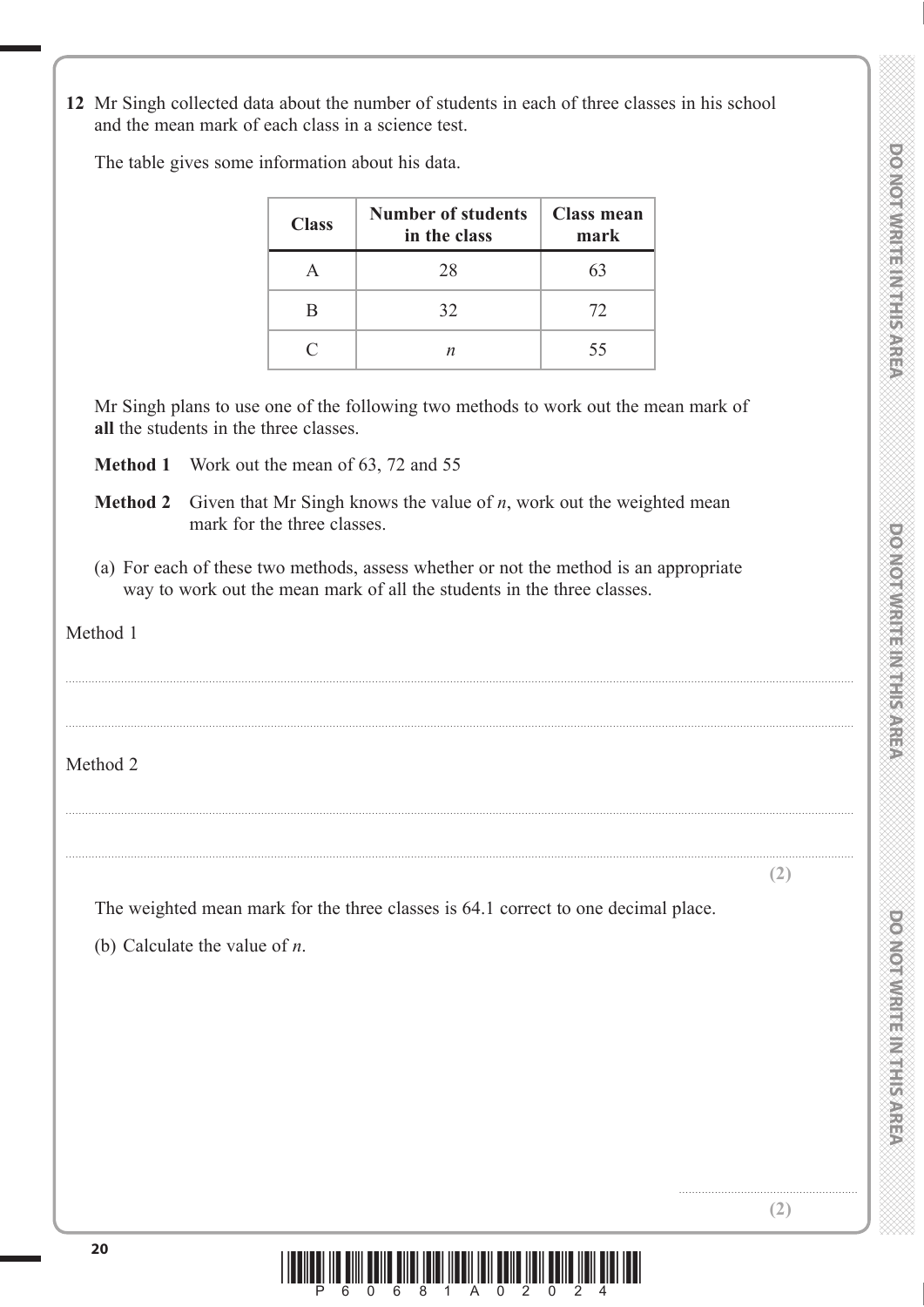The three classes have also taken a mathematics test.

 Mr Singh thinks that there is a relationship between the science marks and the mathematics marks.

He draws a scatter diagram for each of the three classes.

 For each diagram, he used the science mark, *x*, for each student in the class as the explanatory variable and the corresponding mathematics mark, *m*, as the response variable.

 Mr Singh then used statistical software to find the equation of the regression line for the data in each scatter diagram.

Here are the equations.

| <b>Class</b> | <b>Equation of regression line</b> |  |
|--------------|------------------------------------|--|
|              | $m = 1.4x - 1$                     |  |
| B            | $m = 1.2x + 5$                     |  |
| $\subset$    | $m = -1.3x + 4$                    |  |

..................................................................................................................................................................................................................................................

..................................................................................................................................................................................................................................................

..................................................................................................................................................................................................................................................

..................................................................................................................................................................................................................................................

..................................................................................................................................................................................................................................................

Mr Singh thinks that he has made a mistake with one of the equations.

 (c) Compare the equations of the three regression lines and explain which one is most likely to be incorrect.

Explain your answer in context.



**DO NOTWRITEINING AREA**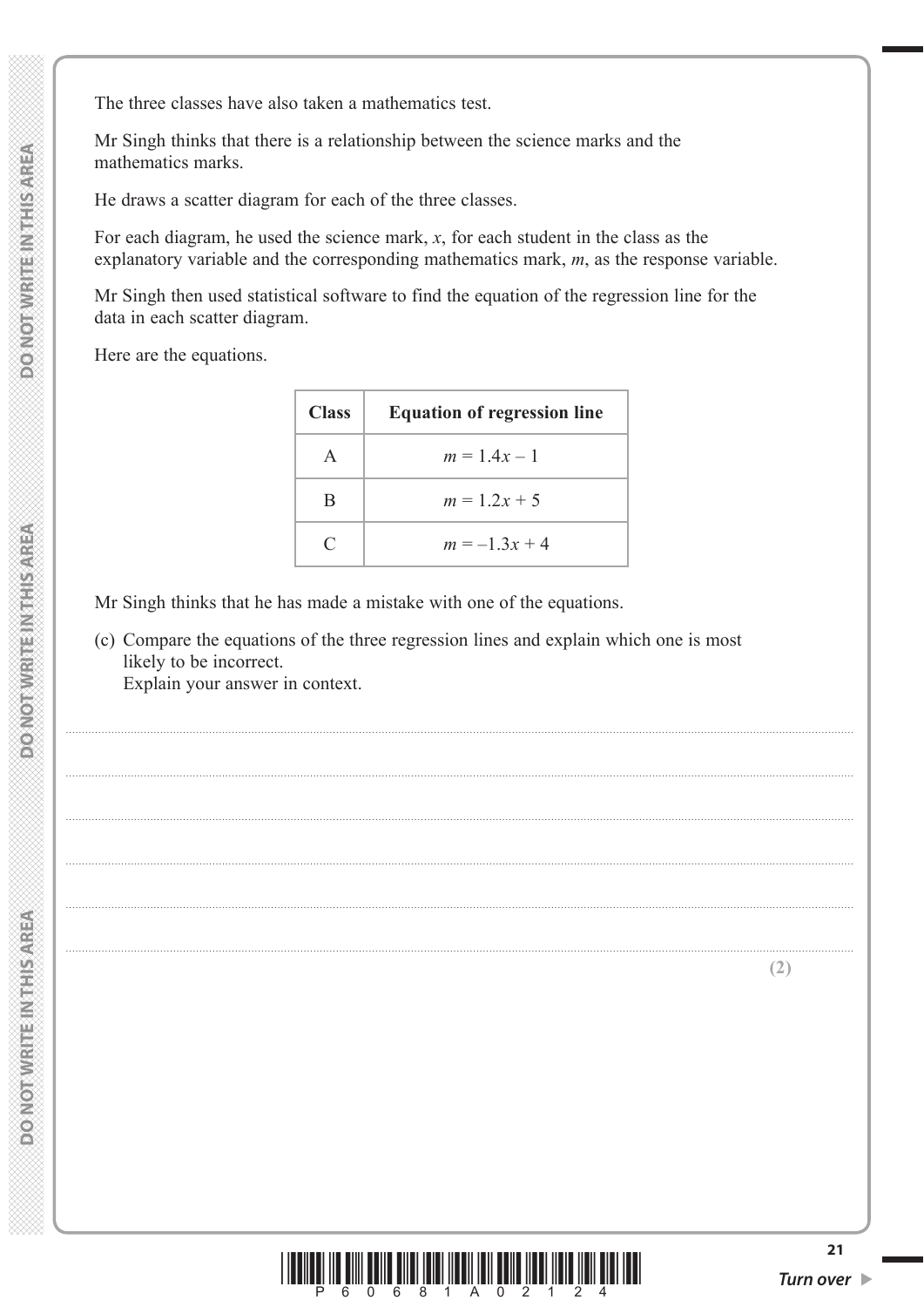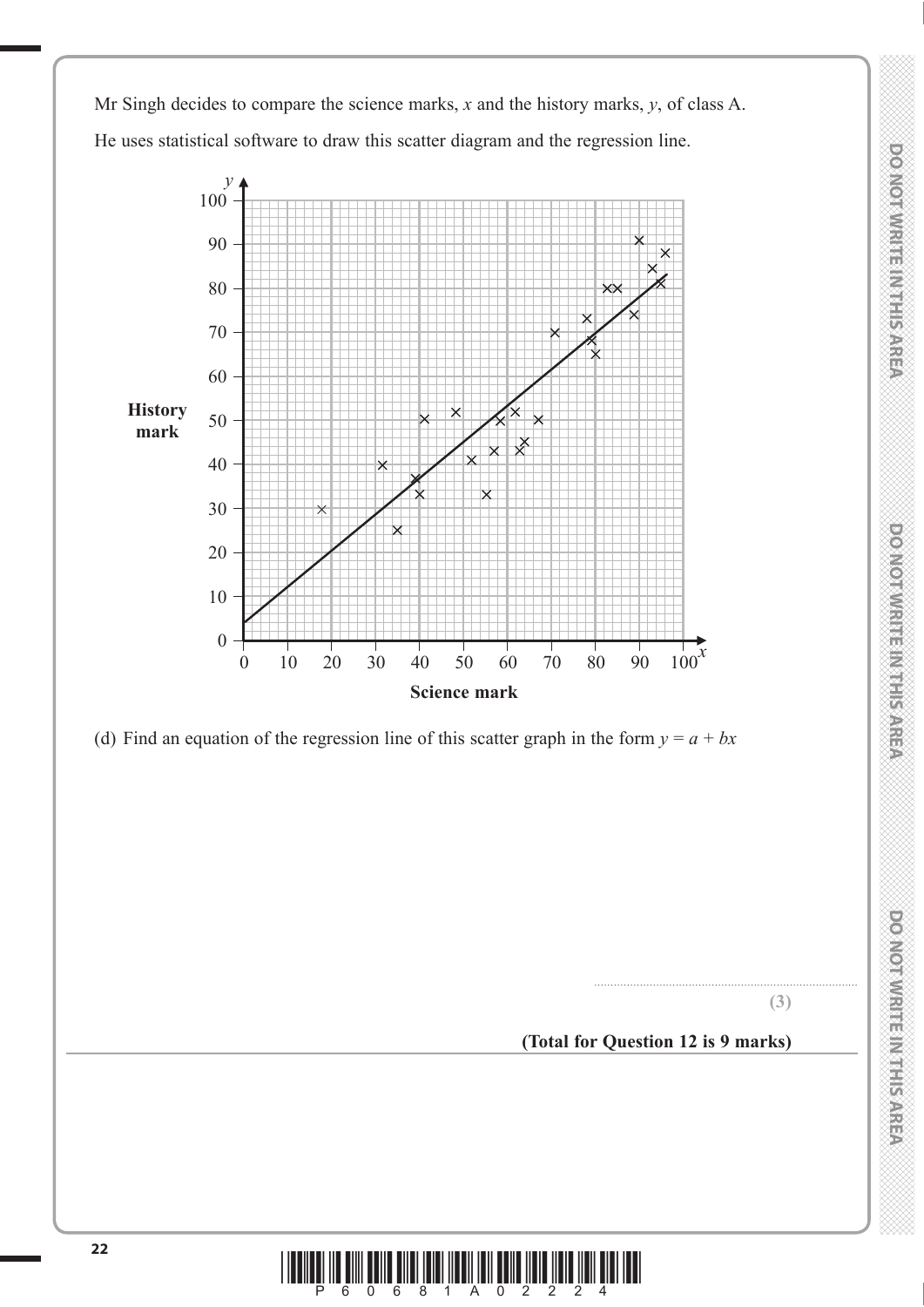**13** A company wants to investigate the number of sick days its employees have off work.

The company uses a questionnaire.

Here is one of the questions on the questionnaire.

| <b>TOTAL FOR PAPER IS 80 MARKS</b> |                                                                                                                           |
|------------------------------------|---------------------------------------------------------------------------------------------------------------------------|
|                                    | (1)<br>(Total for Question 13 is 3 marks)                                                                                 |
|                                    |                                                                                                                           |
|                                    |                                                                                                                           |
|                                    |                                                                                                                           |
|                                    |                                                                                                                           |
|                                    |                                                                                                                           |
|                                    | (b) Show that an estimate of the number of employees who ticked box A because they<br>answered yes to the question is 137 |
|                                    | 102 ticked box B.                                                                                                         |
|                                    | 615 ticked box A.                                                                                                         |
|                                    | All the company's employees completed the question.                                                                       |
|                                    | (2)                                                                                                                       |
|                                    |                                                                                                                           |
|                                    | (a) Assess the appropriateness of the method the company uses.                                                            |
|                                    |                                                                                                                           |
|                                    | Have you ever taken a sick day off work when you weren't really sick?<br>If yes, tick box A. If no, tick box B.<br>B<br>A |
|                                    | If you get 5 or 6 answer this question.                                                                                   |
|                                    | If you get $1, 2, 3$ or 4 tick box A.                                                                                     |
|                                    |                                                                                                                           |



**DO NOT WRITE IN THIS AREA**